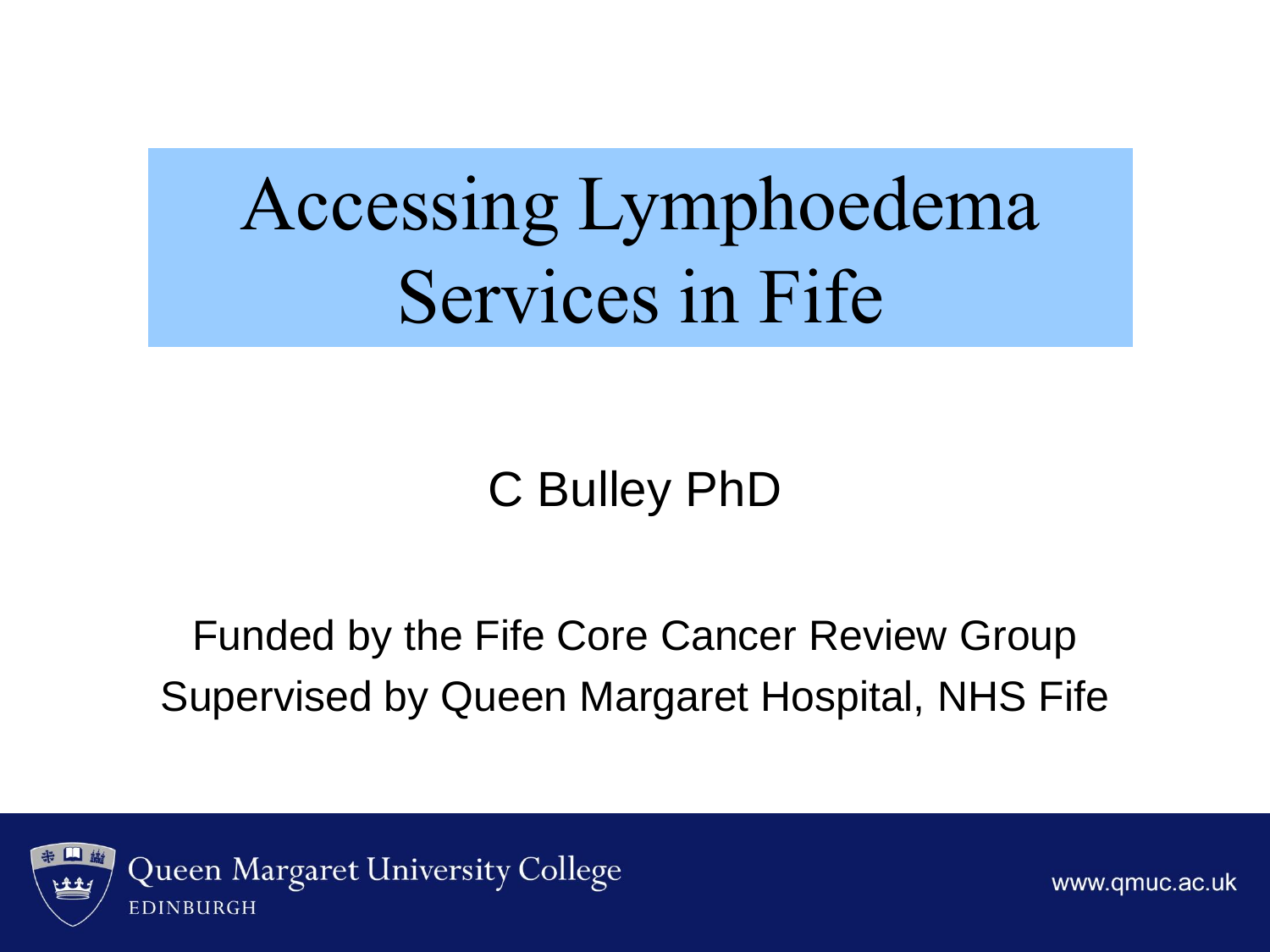# Lymphoedema

- Failure in the lymphatic system  $\rightarrow$
- Chronic accumulation of fluid in the tissues
- Affects both upper and lower limbs
- Primary lymphoedema (no external cause)  $\rightarrow$  predominantly lower limb
- Secondary lymphoedema (e.g. from treatments for breast cancer)  $\rightarrow$ predominantly upper limb
- (Badger & Jeffs, 1997)



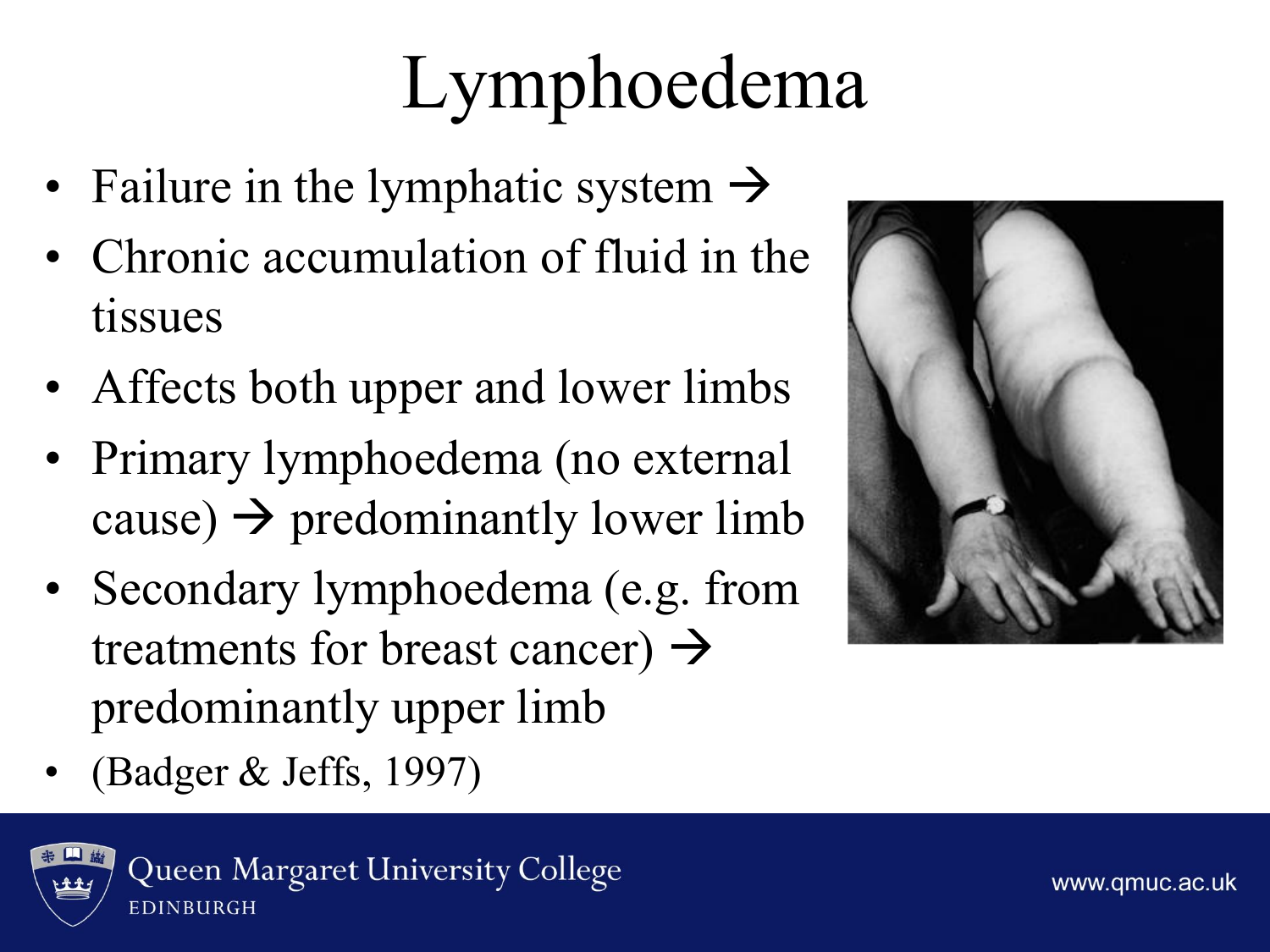# Lymphoedema Management

- Lymphoedema leads to reduced function and quality of life (biopsychosocial impacts)
- Evidence and expert consensus: lymphoedema management has positive impacts on limb volume
- Lymphoedema management requires specialist training and service provision
- (Badger & Jeffs, 1997)



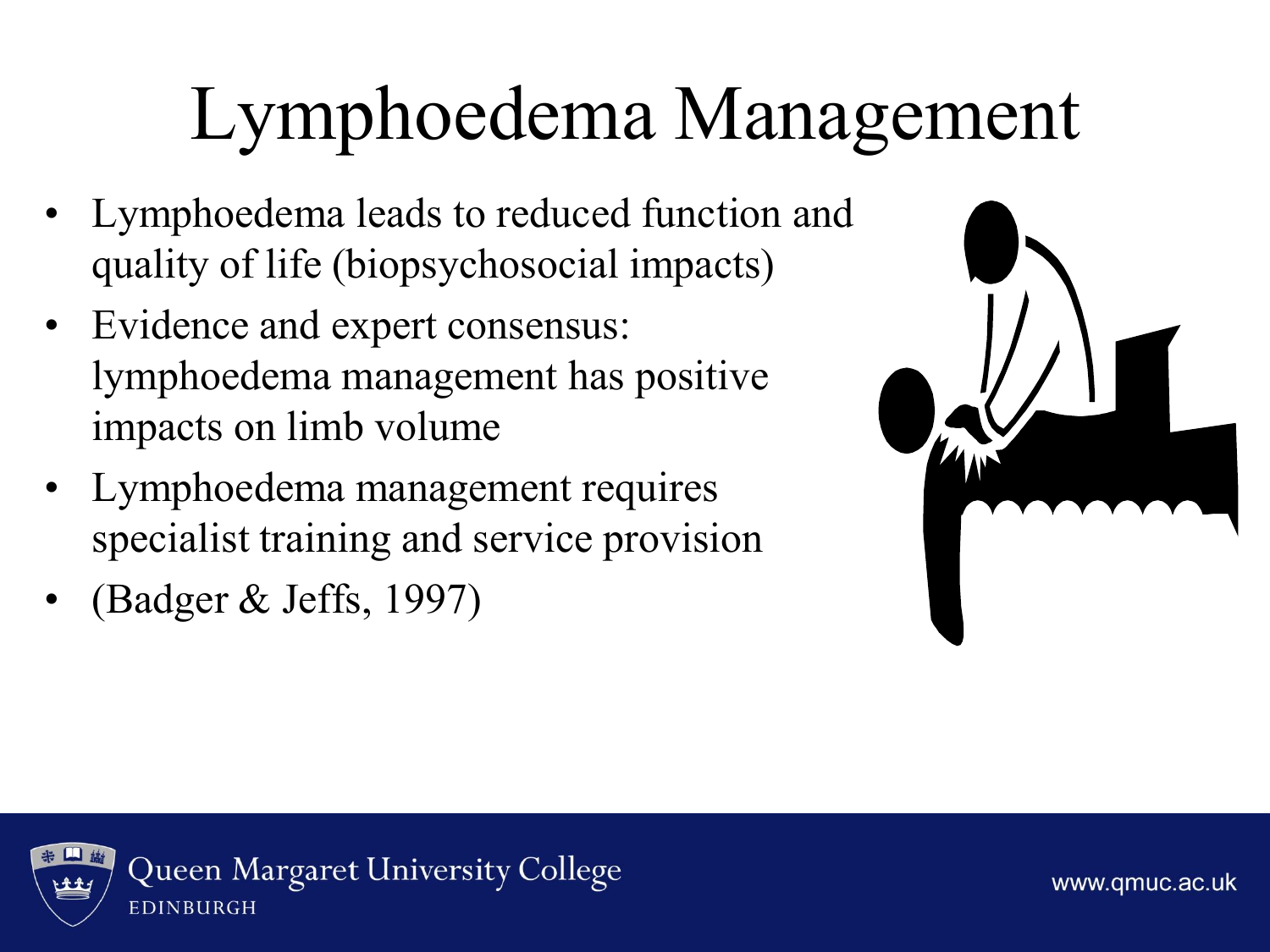# Lymphoedema Services in Fife

- Services in Fife (2003):  $\rightarrow$  1 part-time physiotherapist provides a specialist service (Dunfermline)  $\rightarrow$  2 clinicians provide
- lymphoedema management in a palliative care setting (Kirkcaldy)
- $\rightarrow$  1 private practitioner (Glenrothes)



Concern that services were not adequate  $\rightarrow$  Needs Assessment

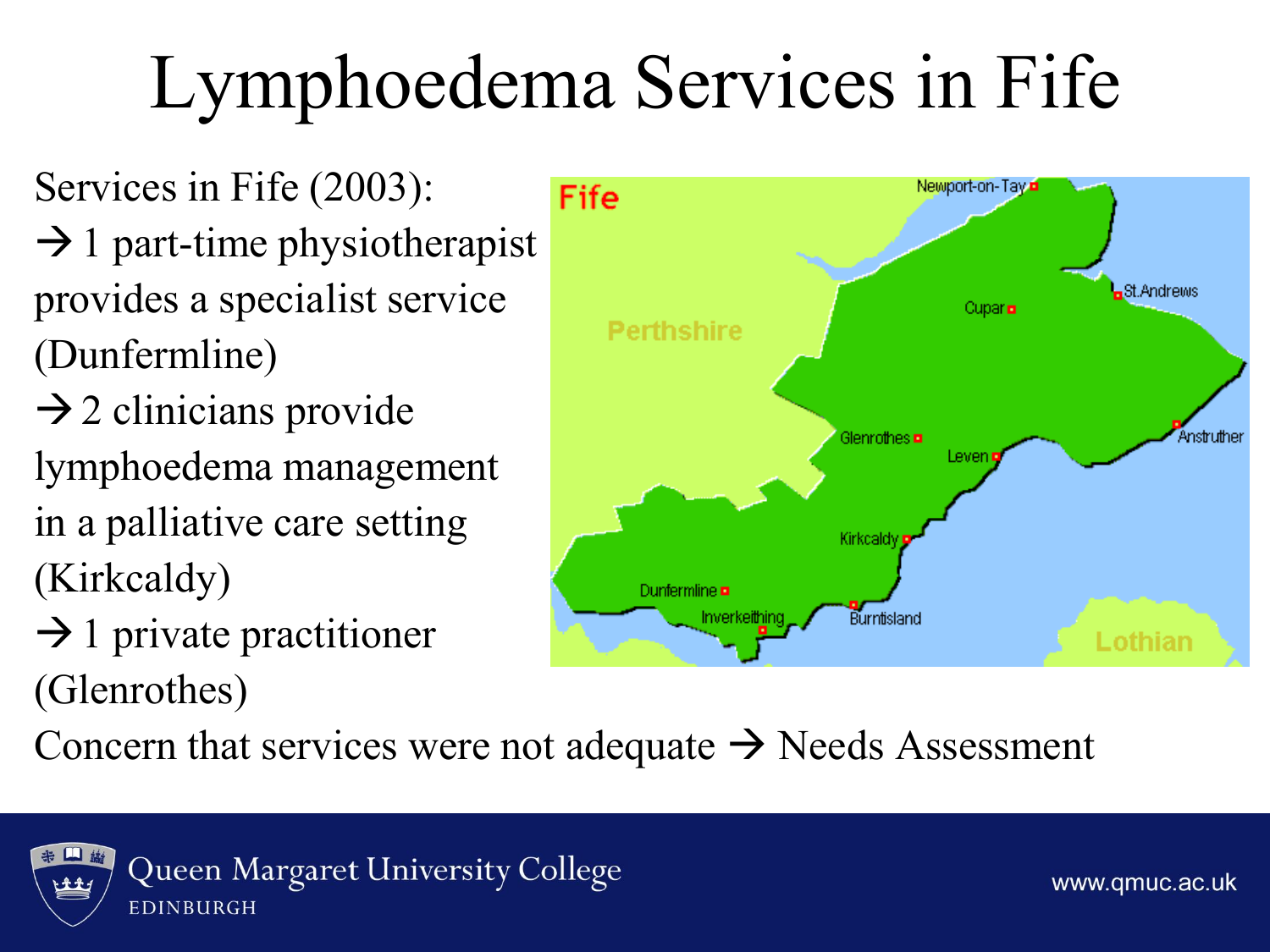# Needs Assessment of Lymphoedema Services in Fife

• One of the questions addressed in the needs assessment:

#### HOW ACCESSIBLE ARE LYMPHOEDEMA SERVICES?

- 2 sources of information:  $\rightarrow$ Referrers
- $\rightarrow$ Providers



Queen Margaret University College EDINBURGH

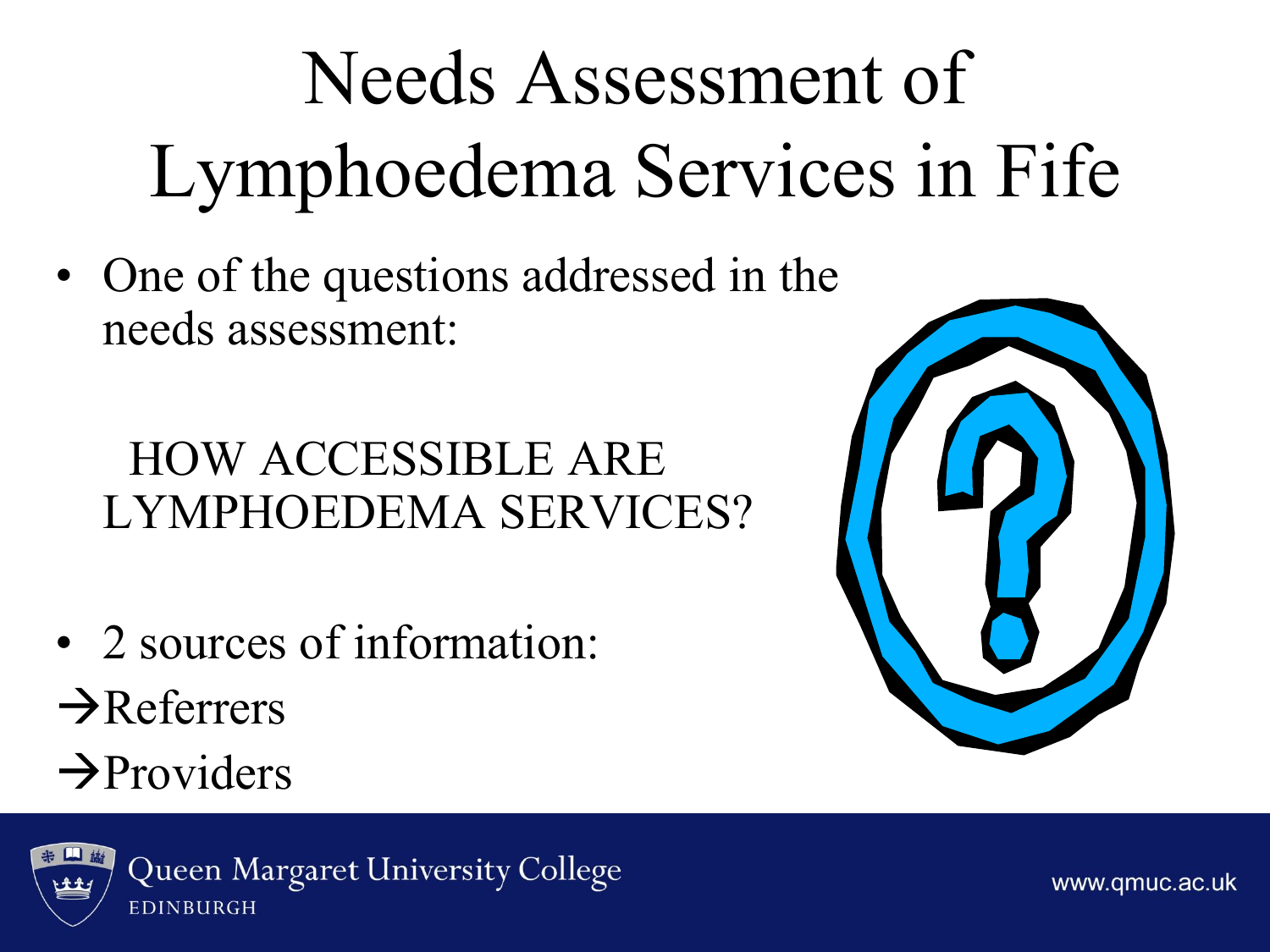### Methods

#### 1.) Referrers:

- short targeted telephone survey  $\rightarrow$  awareness of lymphoedema and referral practices; descriptive analysis
- stratified random sample of 44 general practitioners (8-10 from each LHCC); GPs from 62% of listed practices participated
- 2.) Providers:
- qualitative interviews with providers from 3 services  $\rightarrow$ experiences of access for clients;
- thematic analysis within a postpositivist framework

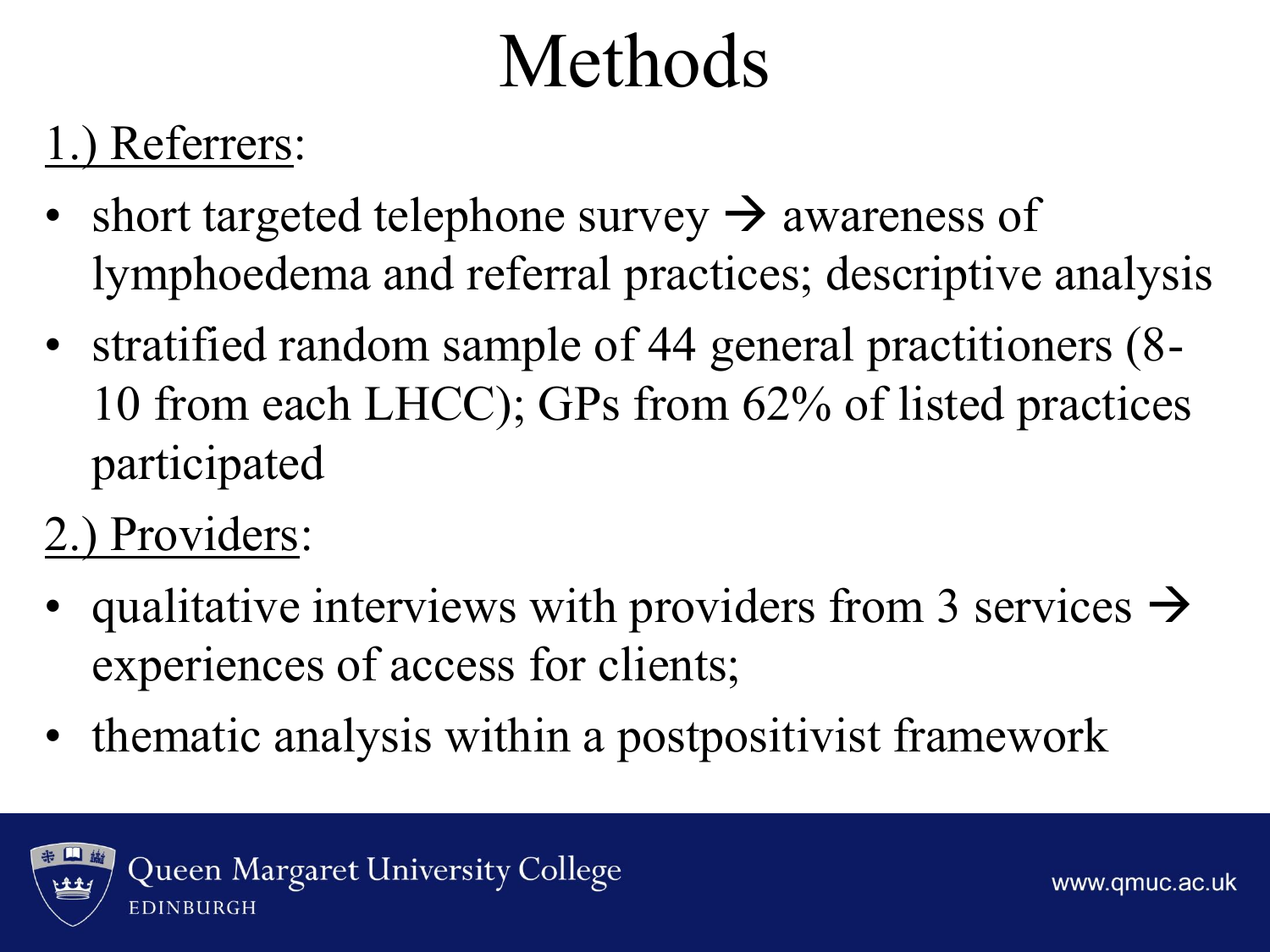### Results: Triangulated Findings



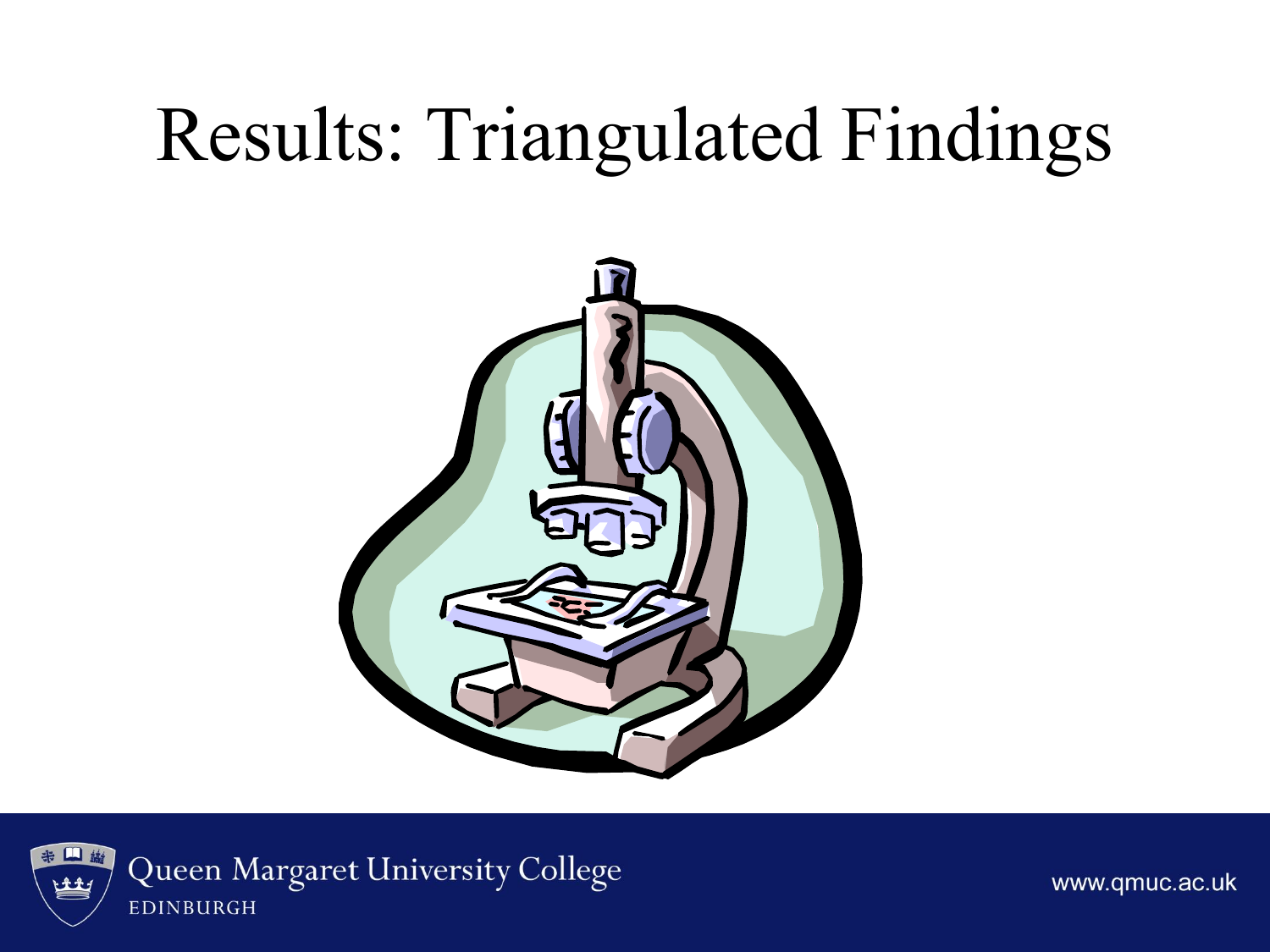### 1.) Poor likelihood of referral for investigations and management

- Lack of awareness of lymphoedema
- $\rightarrow$  36% of referrers had diagnosed no cases; 16% had no previous experience at all;
- Low credibility given to the potential for management
- 23% unsure/felt there was little a GP could do; providers: *"they're not sure how to deal with it"*
- Lack of awareness of lymphoedema services
- $\rightarrow$  only 11% would refer directly to specialist services
- All leading to poor likelihood of referral
- $\rightarrow$  30% described delaying referral, e.g. until symptoms deteriorate

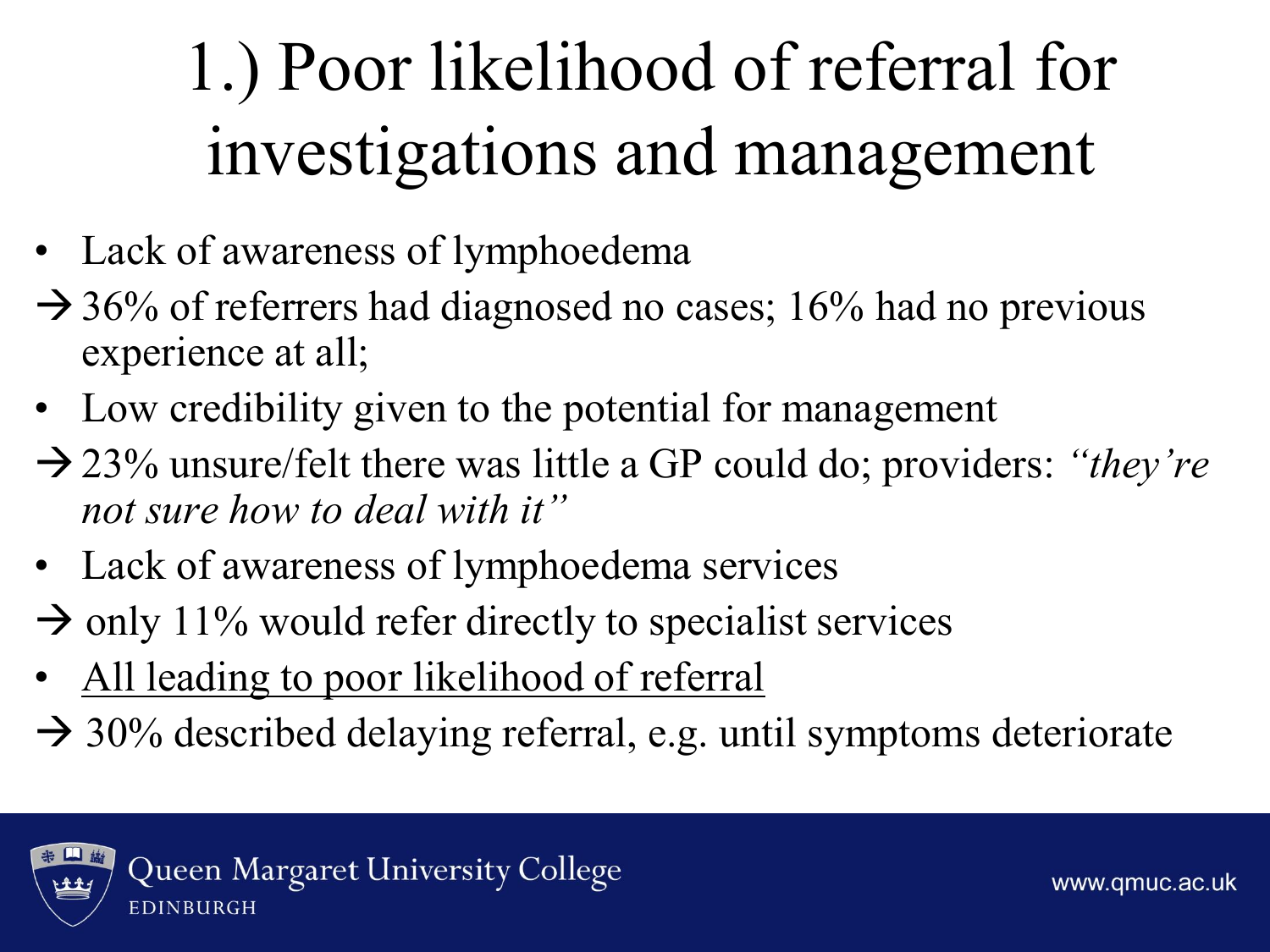### 2.) Limited geographical access

- Impact of geographical proximity to services  $\rightarrow$  greater awareness and likelihood of referral
- $\rightarrow$  4 out of 5 GPs who would refer to specialist services are in close proximity to those services
- Impact of geographical distance and centralised services  $\rightarrow$  reliance on private transportation
- $\rightarrow$  provider comment: "North-East Fife is very out on a limb"; the independent practitioner manages clients who travel long distances